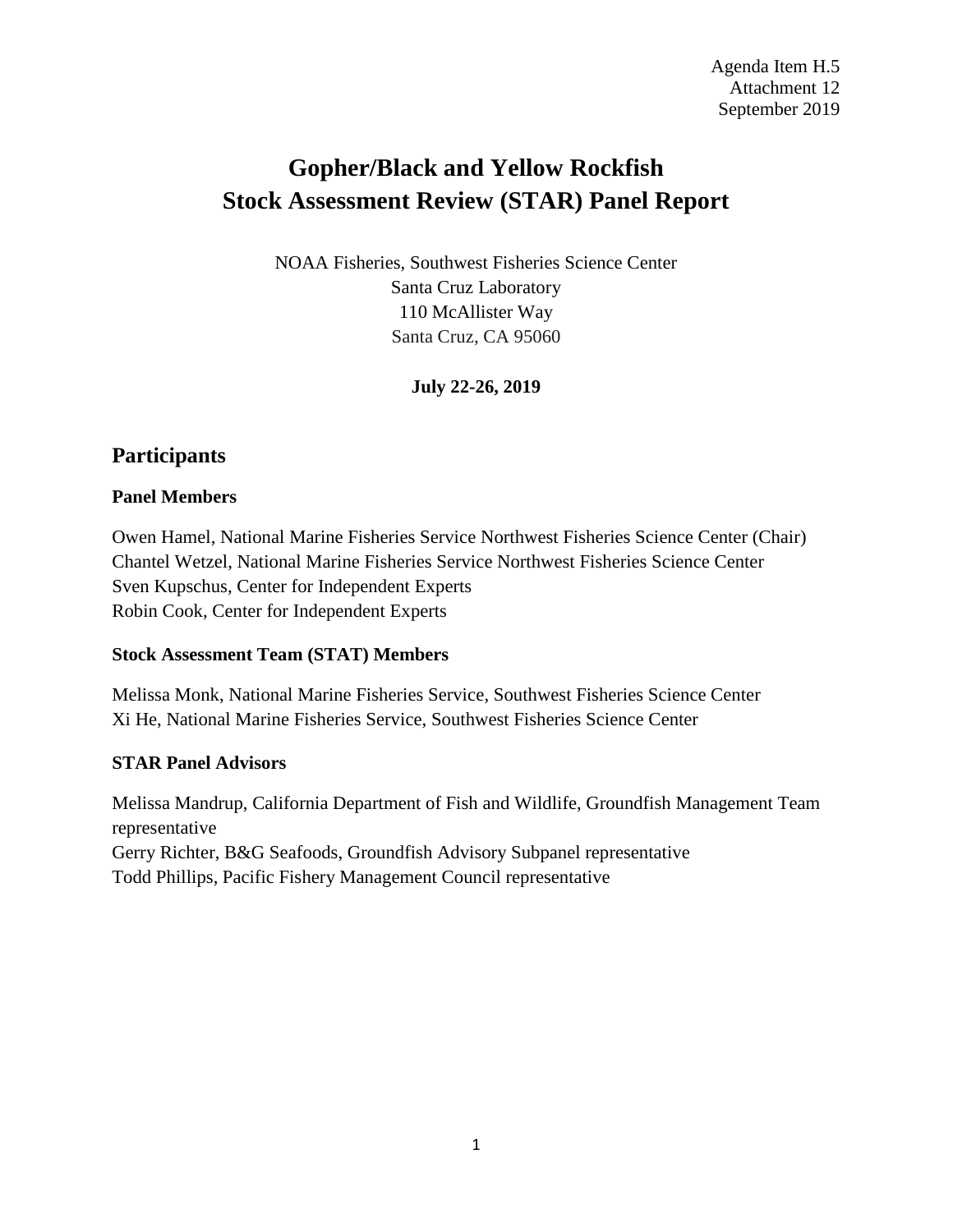## **Overview**

The Stock Assessment Review (STAR) Panel met in Santa Cruz, California during the 22<sup>nd</sup>-26<sup>th</sup> of July 2019 to review a draft stock assessment of the gopher and black-and-yellow rockfish complex (GBYR, Sebastes *carnatus*/Sebastes *chrysomelas*) in California waters from Cape Mendocino to the U.S./Mexico border, prepared by the gopher and black-and-yellow rockfish stock assessment team (STAT). Dr. Owen Hamel (Panel Chair) welcomed participants, reviewed the Pacific Fishery Management Council's (PFMC) *Terms of Reference for Groundfish and Coastal Pelagic Species Stock Assessments* (PFMC 2019), and discussed logistics for the meeting.

The draft assessment document and extensive background material (previous assessments, previous STAR Panel reports, etc.) were provided (via the PFMC FTP site) to the Panel two weeks in advance of the Panel meeting. The FTP site was also used for common access to all presentation material and the additional model runs that were conducted during the course of the Panel meeting.

Gopher and black-and-yellow rockfish are morphologically and genetically nearly indistinct. They are differentiated by their coloration; and where they co-occur, they have different but overlapping depth ranges (gopher: 0-80 m, most common 9-37 m; black-and-yellow 0-40 m; most common 0-18 m). Both are common between Point Arena and Point Conception on the California coast, while gopher is also common south of Point Conception. Growth patterns appear to be similar, though there is a lack of age data for small gopher rockfish. Catch histories are confounded, with periods within the commercial catch history where only one or the other of the two species was reported in landings.

The GBYR stock assessment was conducted using Stock Synthesis 3 (version 3.30.13.09), with the model time period beginning in 1916 and ending in 2018. The model is based on the implicit assumption of a single distinct stock in the waters off of California, from the U.S. - Mexico border to Cape Mendocino, although the STAT very clearly recognizes that the stock assumption is violated due to the two (though very closely related) species with different densities by depth and latitude, and to some extent due to some degree of connectivity to stocks off Mexico. The STAR recommends the gopher and black-and-yellow rockfish stock assessment as the best available science, and that it provides a suitable basis for management decisions. The Panel commends the STAT for their excellent presentations, well‐written and complete documentation, their willingness to respond to the Panel's requests for additional analyses, and their dedication in finding possible solutions to difficult assessment problems.

#### **Summary of Data and Assessment Models**

The STAT provided detailed presentations on available data and the main assessment approach. There were a number of clarification points and discussion which included issues related to sources of age data, modelling choices and assumptions, and data quality.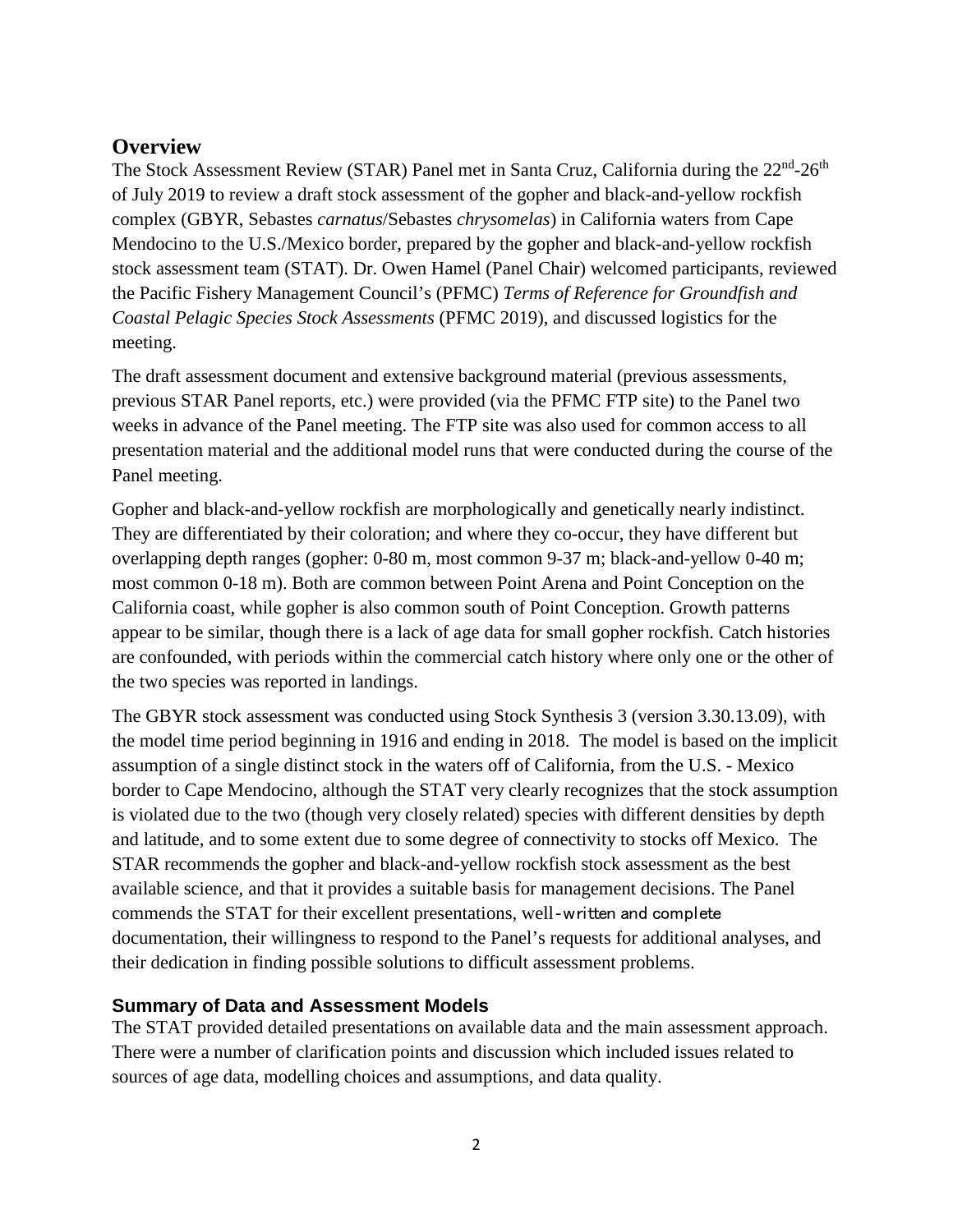The pre-STAR draft assessment included three fisheries (commercial and recreational, with the latter split into areas north and south of Point Conception) and seven indices of abundance based on fishery- dependent and fishery-independent surveys, including two each from the recreational onboard and recreational dockside sampling programs, each split at Point Conception.

Historical catch data were based on the California catch reconstruction (Ralston et al. 2010; commercial through 1968 and recreational through 1980). Length data were available from each of the fisheries, including the 1988-1998 Commercial Passenger Fishing Vessel Onboard Observer survey, and the two fishery-independent surveys. Conditional age at length data were available (intermittently) from the recreational north fishery, the CCFRP hook-and line survey and from a variety of other sources, which were combined into a single dummy fleet for the purposes of including conditional-length-at-age data.

The pre-STAR base model included a high correlation in recruitment among years with relatively little data to inform such auto-correlation.

## **Requests by the STAR Panel and Responses by the STAT**

The pre-STAR draft assessment document was very complete and the STAT's opening presentations to the panel were very comprehensive. The requests by the panel are listed below based on the order, of the request, although minor modifications to previous requests are often included as sub-requests, even if made on a later date. Responses from the STAT team are given below each request. Figures documenting many of the more significant results from the response to requests are also included.

> 1. Develop catch curves from age data as appropriate during different periods of fishing intensity according to the model. *Rationale:* To obtain an independent estimate of total mortality to better gauge natural mortality given the model uncertainty.

STAT response: The STAT created two catch curves using the available age data for gopher and black-and-yellow rockfish, one for the time period pre-2000 (629 available ages) and the second from 2000-2018 (1,791 available ages). The pre-2000 plot used fish aged eight and older, while the 2000-2018 plot used fish aged 13 and older. The estimate of total mortality (*Z*) was not very different between the two time periods, 0.37 for the earlier period and 0.36 for the later years (Figure 1). If restricted to the same ages (13 and older), the earlier period would have a steeper decline supporting higher mortality rates in the earlier period and suggesting estimates of M are reasonable.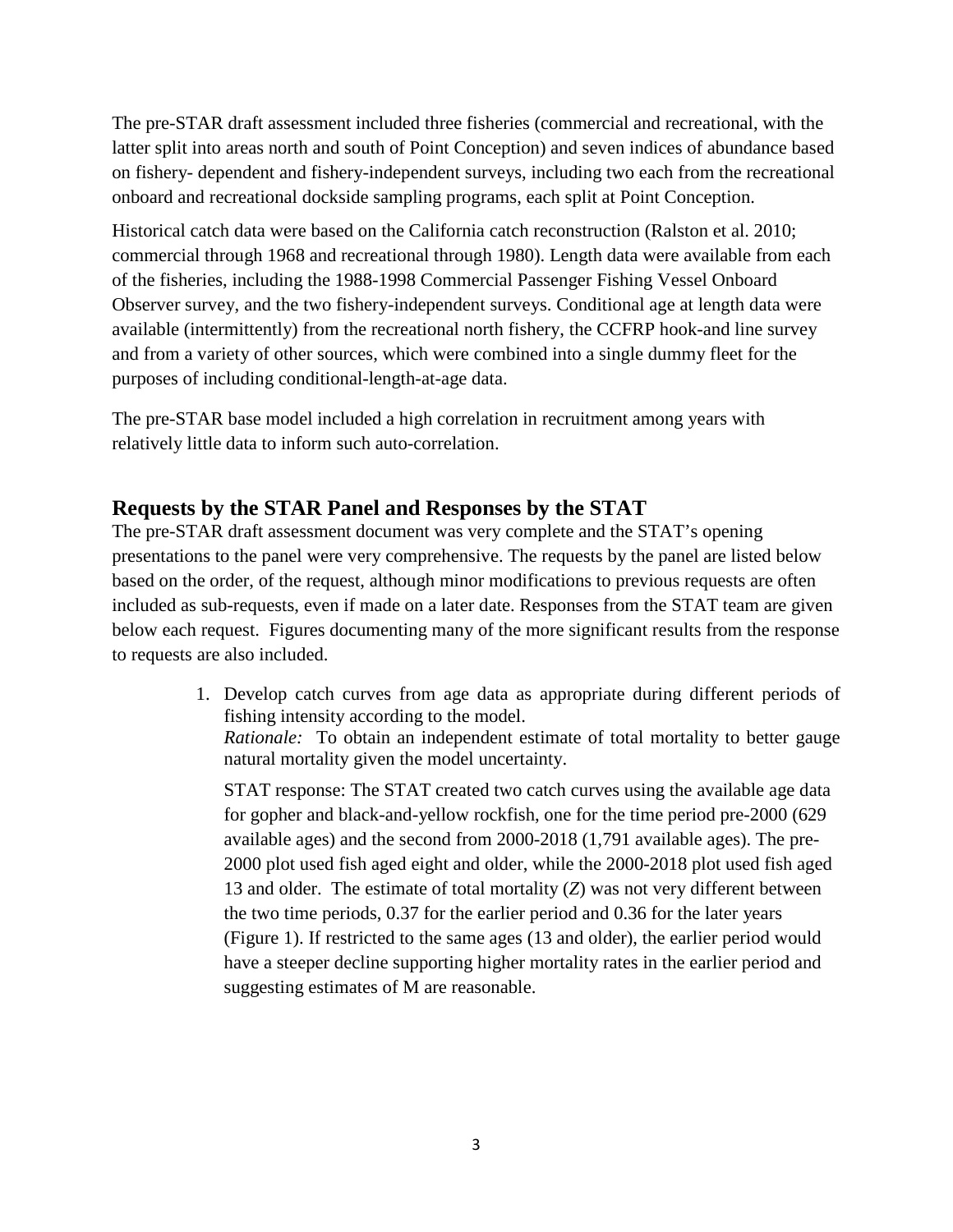

**Figure 1. Catch curve analysis for age data prior to 2000 and for 2000-2018.**

The following requests are sequential and cumulative:

from the two separate regions.

2. Remove the indices from the Southern fleets 4 and 11 from the model. *Rationale:* These cover a small portion of the population and would not be expected to have the same trends as the majority of the population are in conflict with the northern trends, and there is no straightforward way to combine indices

STAT response: The STAT removed the two fishery-dependent indices representing the portion of the stock south of Pt. Conception, the CDFW MRFSSera dockside survey and the CDFW CRFS-era onboard observer survey index. There were minor changes to the model, with the total log-likelihood going from 515 to 511 and the estimate of natural mortality going from 0.212 to 0.219 (Figure 2).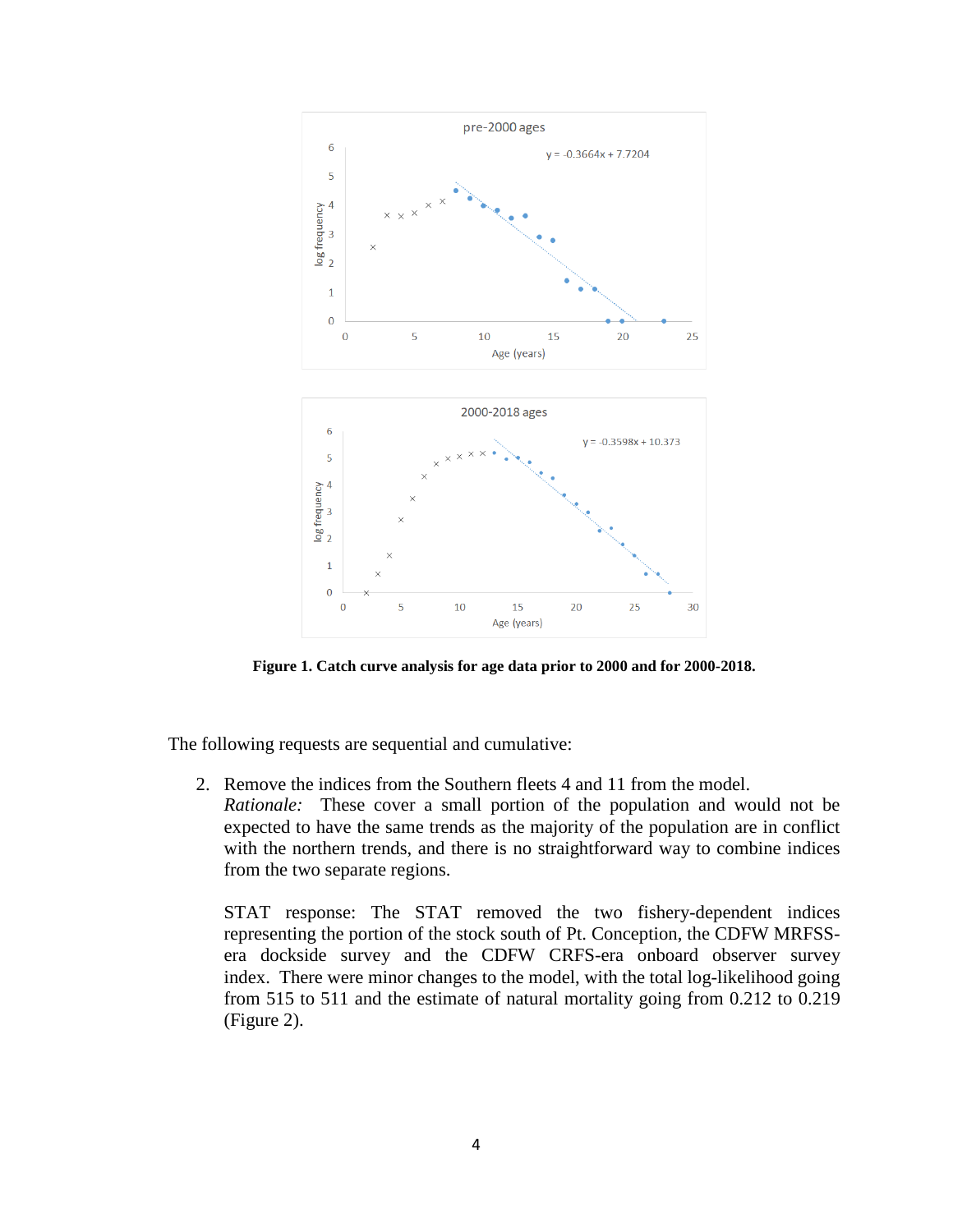

**Figure 2. Comparison of time series of relative and absolute spawning output from pre-STAR base model and the model from request 2 removing southern indices.** 

- 3. Add discard to commercial catch data in terms of both catch and compositions (by weighting comps by the number of fish discarded or retained), and remove selectivity time block. Apply discard rate back in time. *Rationale:* Simpler to have a single fleet for all commercial catch and the model is likely to better reflect the actual dynamics.
- 3a. Remove commercial length comp data from 2000-2003 in addition to request 3. *Rationale*: Length limit imposed in 2000 but length discards not available until 2004. Therefore, comp data from these years are not representative of total removals.

 STAT response: The STAT combined the catches from the commercial retained and commercial discard fleets, to create one commercial fleet representing both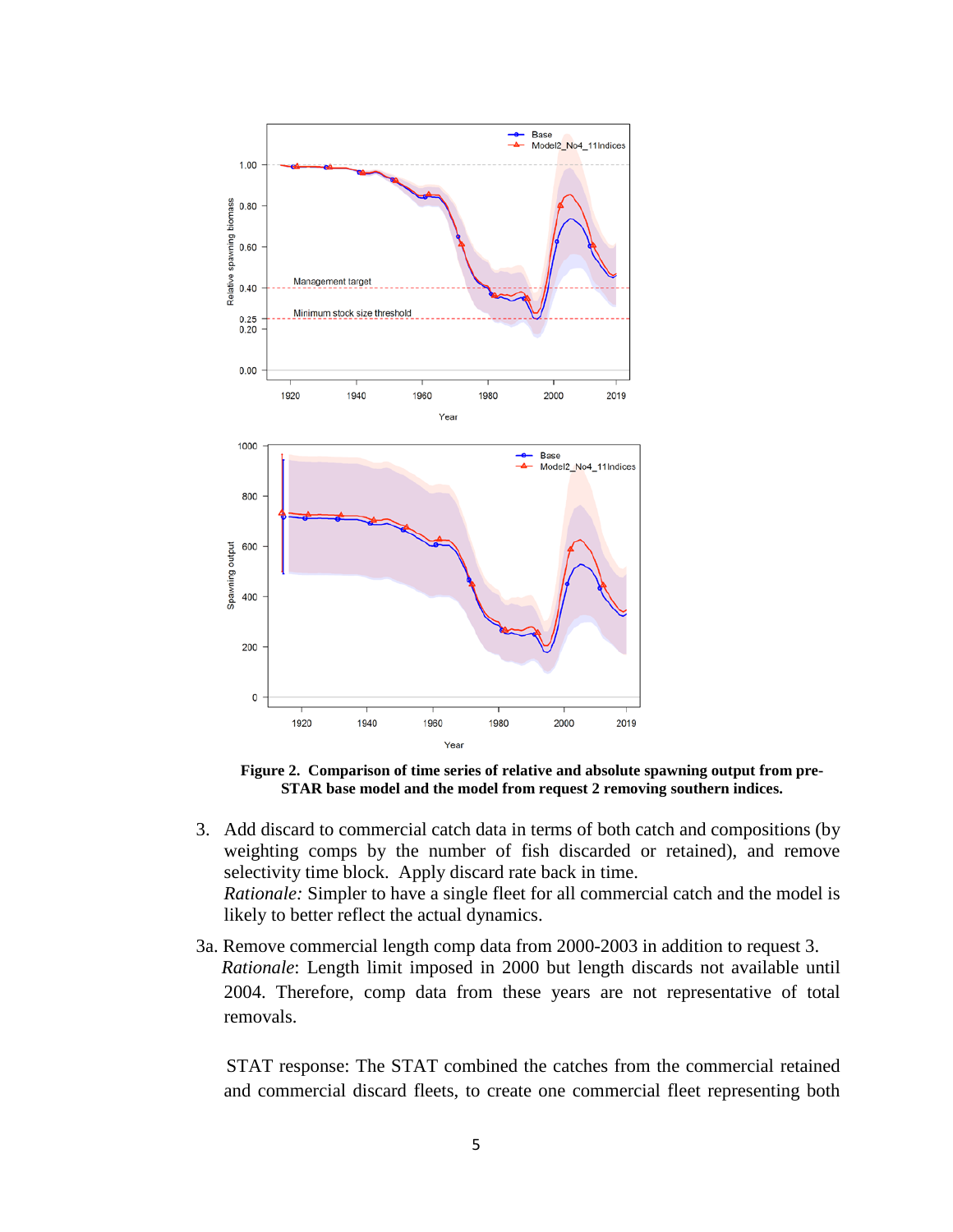catch streams. The length composition data from the two fleets from 2004-2017 were combined by weighting the length compositions by the catches from each fleet. Compared to the pre-STAR base, the model run for request 3a, reduced the number of estimated parameters by 10, and resulted in a decrease in natural mortality to 0.195 (Figure 3). The overall model output did not change from the base model or the changes made from Request #2. Nevertheless, the more appropriate treatment of the data in terms of the processes reflected in the model was deemed to be an improvement and was used in subsequent requests as the base model.



**Figure 3. Comparison of time series of relative and absolute spawning output from pre-STAR base model and models from requests 2, 3a and 4.**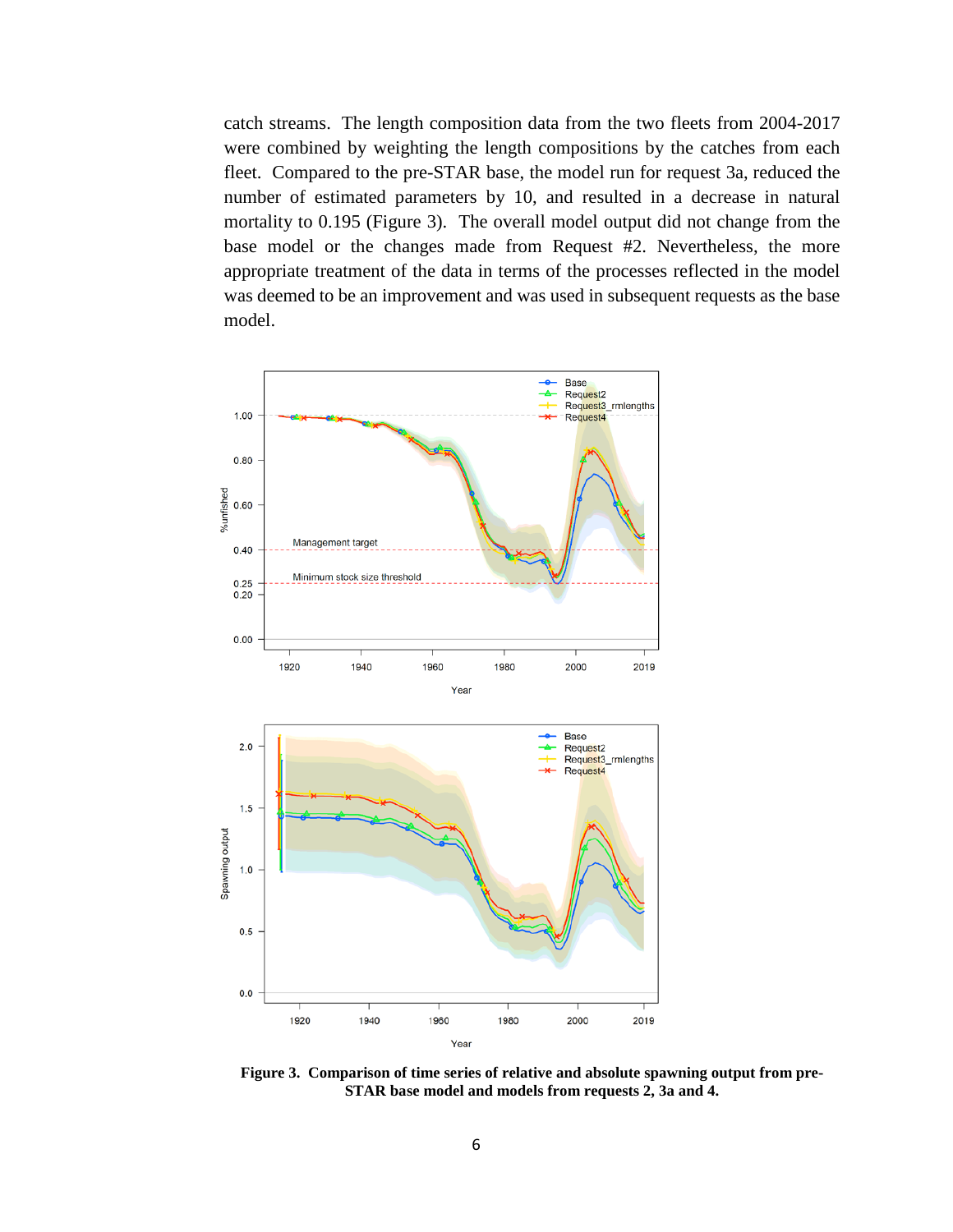4. Split PISCO survey such that the 0-age fish (4 and 5 cm) are in one survey and the 15 cm+ fish are in the other. Fix age selectivity to age-0 only for the first fleet and use a logistic selectivity for the second fleet. *Rationale*: To separate out the recruitment index in the survey and to simplify the selectivity assumptions for this fleet.

4a. Include all years of the recruitment index developed above. *Rationale*: Years with low numbers of 4 and 5 cm fish indicate low recruitment and provide contrast to years with large numbers of those fish.

STAT response: The STAT developed an index of abundance using only fish that were 5 cm or less and re-developed the length composition data for the PISCO survey representing fish 15 cm and larger. The effect of splitting the PISCO index into two indices, one for young of the year and one representing older fish resulted in dampening of the age-0 recruits seen in the previous models (Figure 4). This was seen as a weakness in the model due to high uncertainty in the estimates due to limited compositional evidence of such an extended period of improved recruitment. The appropriateness of the size cutoff was investigated further in Request 8.



**Figure 4. Comparison of time series of recruits from pre-STAR base model and models from requests 2, 3a and 4a.** 

5. Remove the autocorrelation in recruitment. *Rationale:* Given the sensitivity run presented, autocorrelation didn't make much of a difference in model results, and there was not adequate evidence in the data for autocorrelation.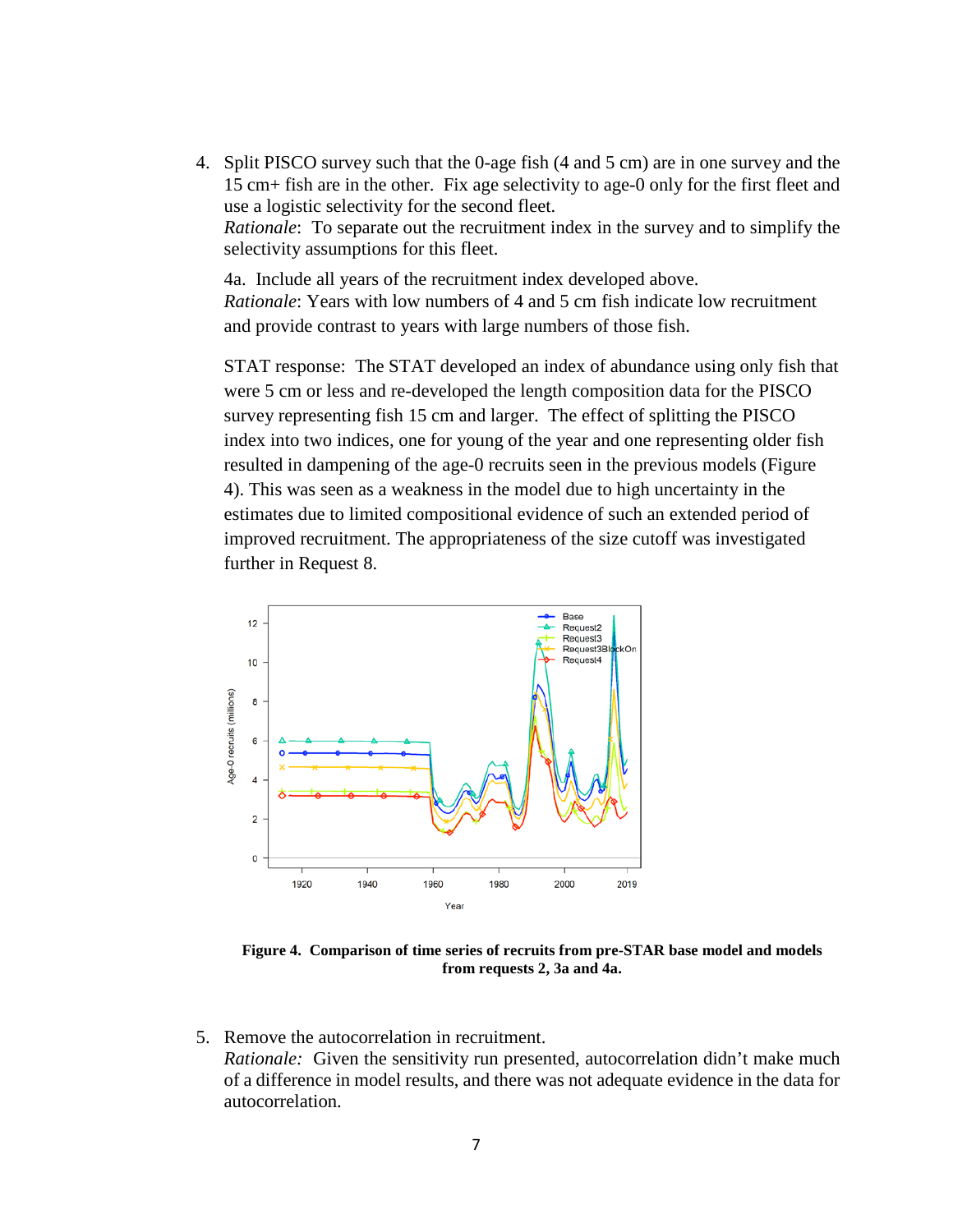STAT response: Removing the autocorrelation in recruitment resulted in no significant change to the model output. There was little evidence for autocorrelation in recruitment in the stock or that it provided much in the way of stability to the model, it was therefore decided that the assessment should not implement this option.

6. 1) Start recruit deviations in 1978 as main recruit deviations. 2) Start these in 2001. Turn off all early recruit deviations in both cases. *Rationale:* The composition data does not seem to be informing the estimates of the recruitment deviations but maybe driven by the artifacts in the catch data. The early recruit deviations are uninformed and all in one direction. Recruitment indices start in 2001.

STAT response: Starting the recruitment deviations in 2001 did not produce a reasonable recruitment signal. Starting the recruitment deviations in 1978 provided reasonable recruitment deviations and is a more appropriate starting year given the lack of sufficient length data prior to this period.

7. Start from model shown at request 6(1). Fix M at 0.193 and let the model estimate k. Change the recruitment bias-correction ramp to estimated level with an up ramp from 1978 to 1979. Provide all appropriate diagnostics *Rationale:* STAT and STAR agree 6(1) was an improvement over the original base model and the request refers to adjusting the ramp value and M treatment consistent with the way these were dealt with in the original the pre-STAR-base model given the new settings.

STAT response: Requests 7 and 8 were conducted for comparison and the plots comparing the two requests are below Request 8. Fixing natural mortality at the mean of the prior results in an increase in the growth parameter *k* from 0.145 to 0.147 from Request #6 due to the decrease in the modeled natural mortality rate and the observed correlation between estimated M and k values.

8. Determine if 6 cm or larger fish should be included in PISCO recruitment index. If so, update the PISCO index and include the updated index in the model from request #7 (above). *Rationale:* Better to use all appropriate data for the recruitment index. The panel felt the splitting of the PISCO index had advantages based on the results from Request 4, but given the temporal variability in the survey over time wanted to ensure that the size cutoff included the majority of 0-group fish while minimizing the potential to include 1-group individuals.

STAT response: After and email discussion with Mark Carr, Dan Malone (UCSC PISCO) and Darren Johnson (CSU Long Beach) it was decided that fish of length 6 cm at the end of the year of birth would still all be young of the year fish during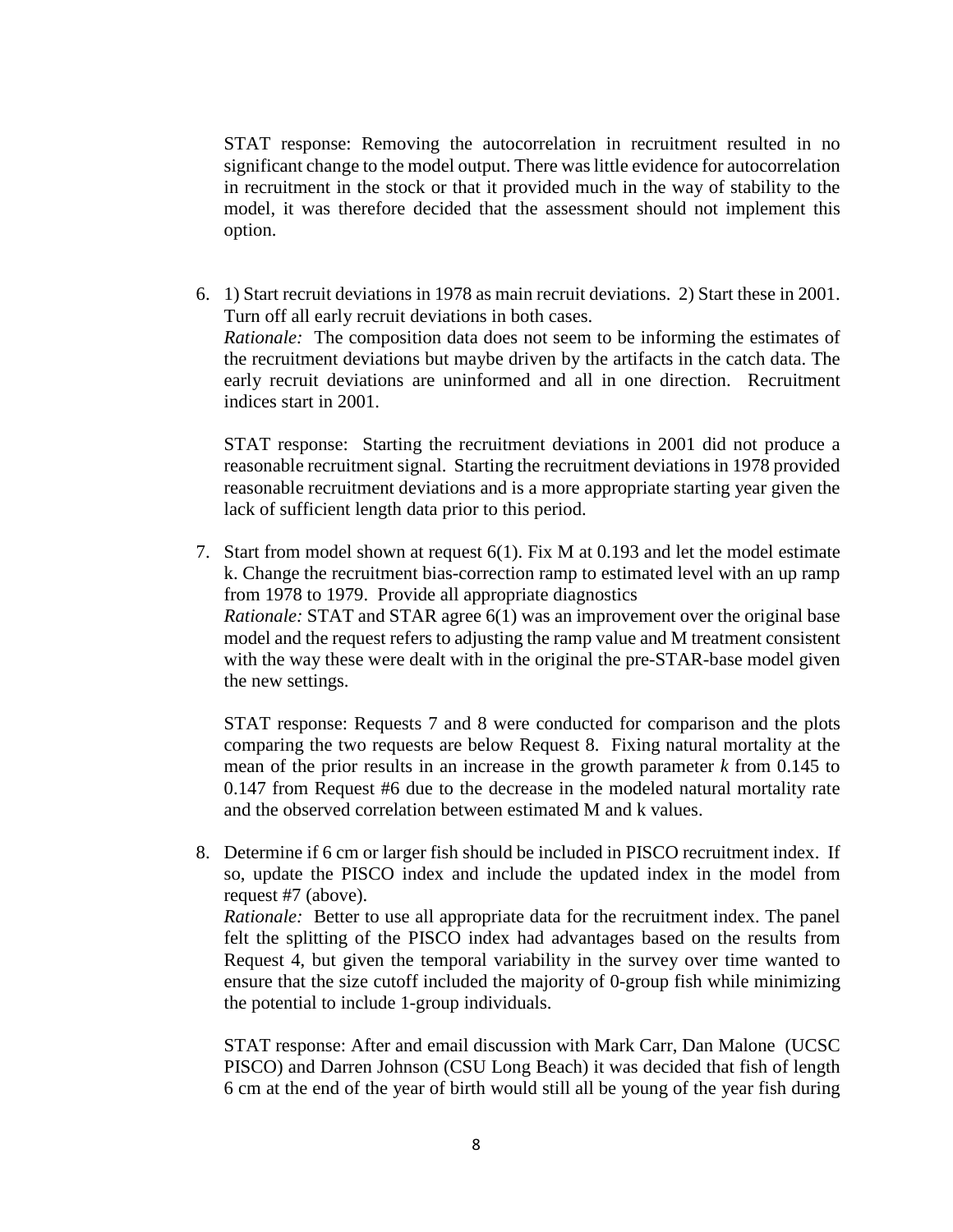the months in which the PISCO survey is conducted. Additional research could serve to verify the appropriate lengths to include, perhaps by month. The PISCO age-0 index developed for this request (including all fish size 4, 5, and 6 cm) resulted in a decrease in the recruitment index in the early 2000s, and an increase in the recruitment index in 2010 and from 2014-2018 relative to include only 4 and 5 cm individuals (Figure 5). The effects on spawning output of the revised PISCO age-0 index of abundance (8b), and a fix to an issue in the selectivity mirroring, and an additional correction that fixes the last year of bias adjustment to 2019 and not 2020 (8c) are shown in Figure 6. With natural mortality fixed at 0.193, the growth parameter  $k$  is estimated at 0.114. The estimate of length at age-2 (L1) is 13.37, similar to the external estimates.



**Figure 5. The PISCO recruitment index based upon observed individuals of 4 and 5 cm ("scaled to 5cm") or 4, 5a and 6 cm ("scaled to 6 cm).**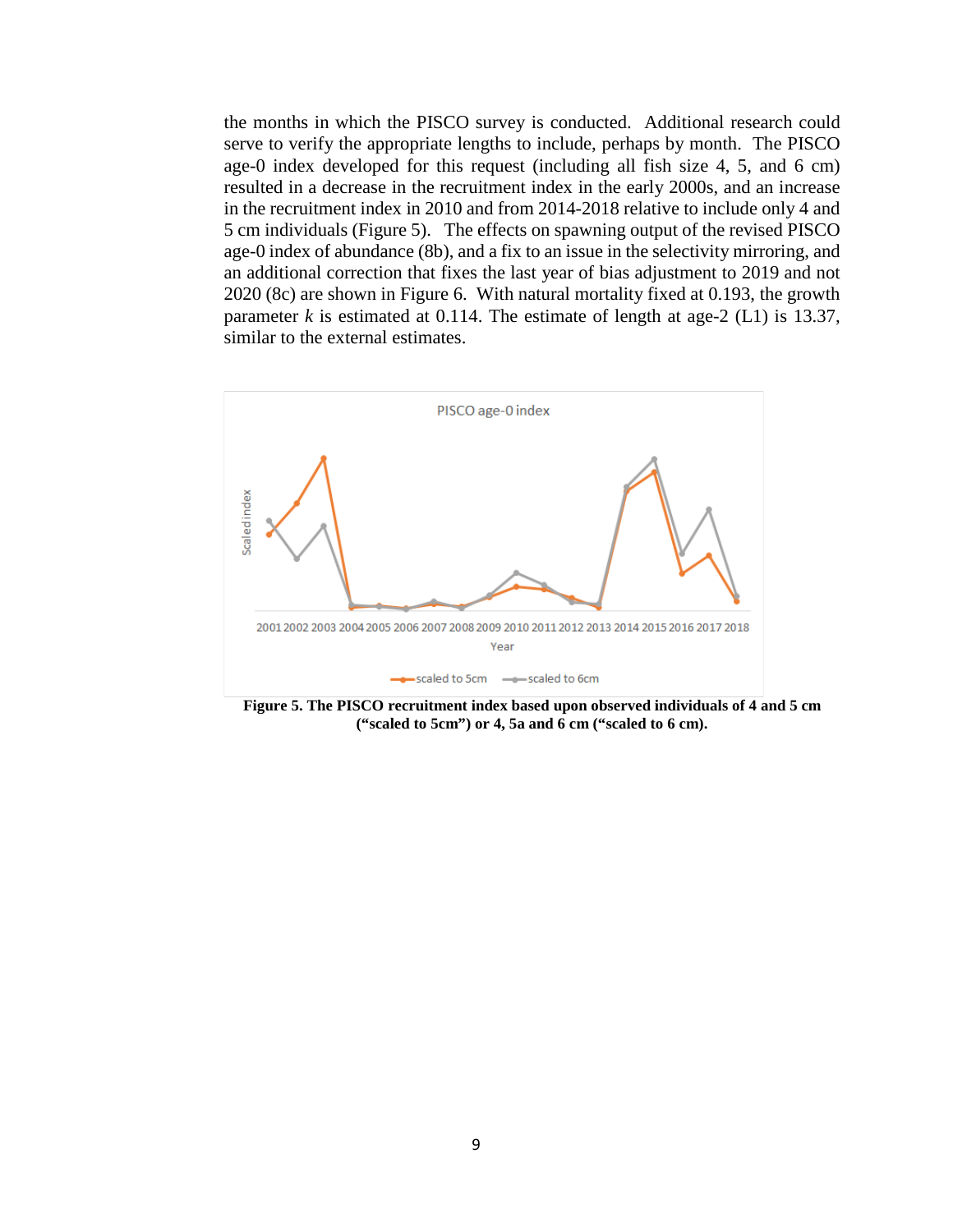

**Figure 6. Results of request 7 and 8. Time series of absolute (top) and relative (middle) spawning output and recruitment deviations (now staring in 1978; bottom).**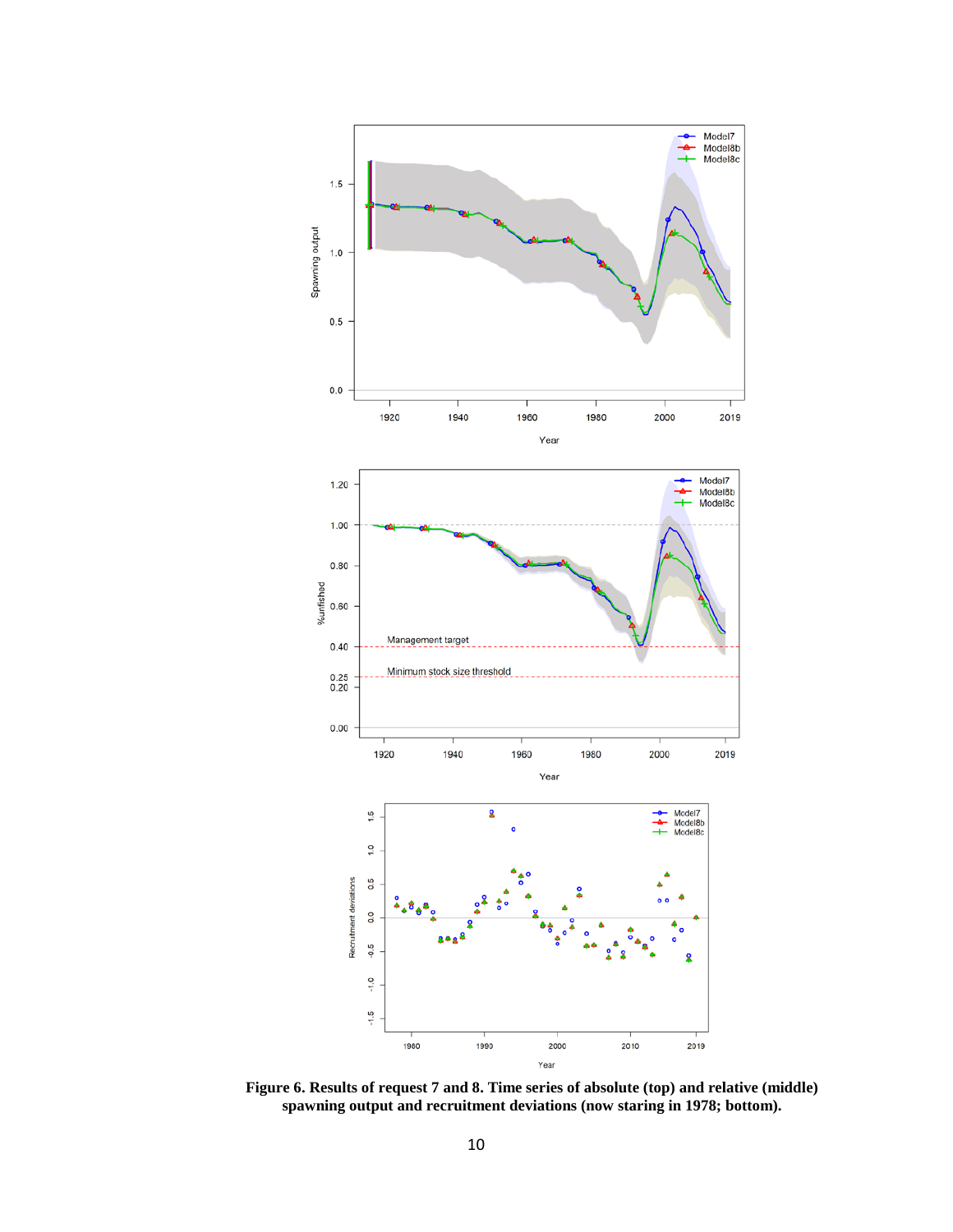9. Mirror the DebWV\_CPFV selectivity to the Recreational North selectivity. Fix the start logit parameter for the adult PISCO selectivity to zero. Investigate appropriate methods for modeling selectivity for CCFRP. *Rationale:* These will result in more appropriate and parsimonious treatment of selectivity.

STAT response: The selectivity for the CCFRP index was also mirrored to the Recreational North fleet since the length compositions were not drastically different than the other fleets mirrored to the Recreational North fleet. The STAT could not find a domed selectivity pattern that had reasonable parameter estimates. The STAT also explored fitting asymptotic selectivity to the CCFRP index, but even when fixing the peak parameter to the upper bound, other parameters were not well estimatedMirroring fleet selectivities was an advantage to the stability of the model.

10. Perform a drop 1 out analysis for the index fleets.

*Rationale:* To investigate the influence each of these data sets on the model.

STAT response: No single index had a substantial effect on the model output. Each index contributed to the status of the stock, with some indicating a an increase over the base model developed for Request 9, and some estimating a decreased stock status (Figure 7). Depending on which index was dropped, the year(s) of high recruitment predicted in the early 1990s did shift, and was either attributed to a single year, or spread over a few years. The PISCO age-0 index does inform recruitment and age-0 recruitment is dampened in recent years when this index is excluded.

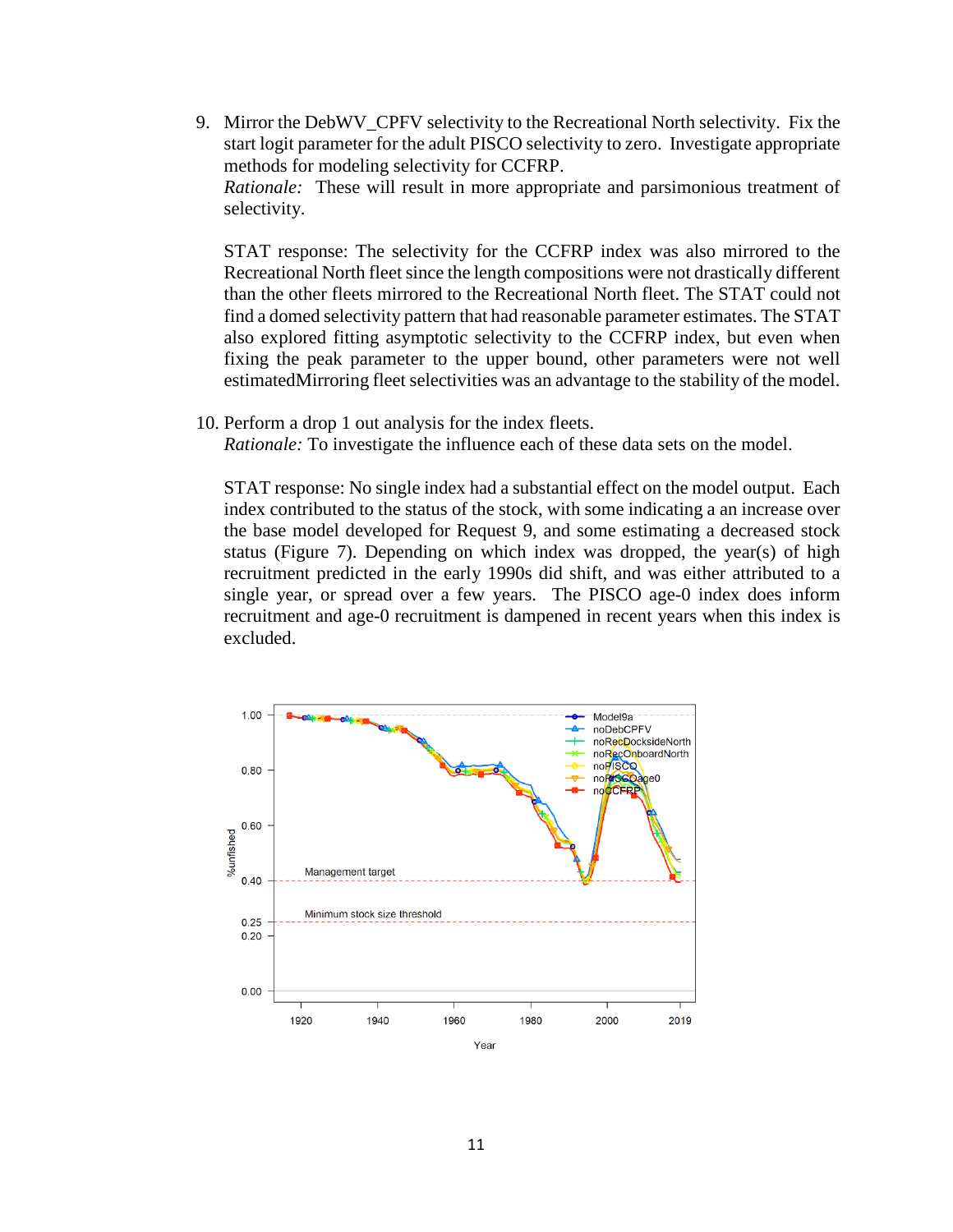

**Figure 7. Results of request 10, drop-1-out analysis. Time series of relative (top) and absolute (middle) spawning output and recruitment estimates (now staring in 1978; bottom).**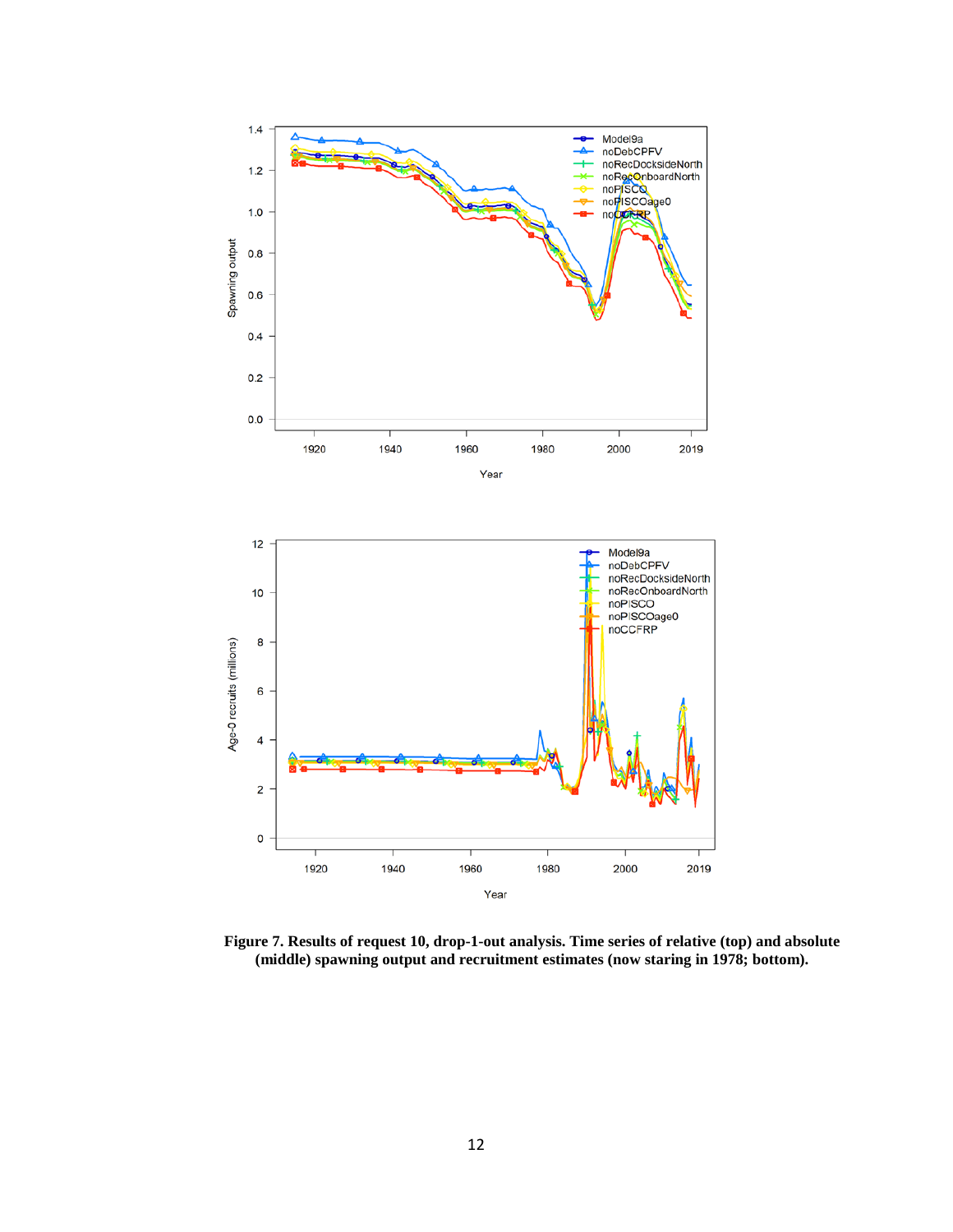# **Description of the Base Model and Alternative Models used to Bracket Uncertainty**

The Post-STAR base model included:

- 1. Three fisheries: A commercial fishery including discard amounts; a north and a south recreational fishery.
- 2. Six surveys of abundance: The 1988-1998 CPFV onboard observer survey, recreational onboard observer survey and recreational dockside survey, both restricted to north of Point Conception; the CCFRP hook-at-line survey; the "adult" PISCO dive survey including fish of length 15cm and larger; and the age-0 PISCO dive survey recruitment index including fish of size 4, 5 and 6 cm.
- 3. A "dummy" fleet including multiple sources of conditional age-at-length data for the purposes of including this information in the model for estimation of growth and relative recruitment strength.
- 4. Length composition data from the commercial and recreational north fisheries and CPFV, CCFRP and adult PISCO surveys.
- 5. Recruitment deviations starting in 1978, with no autocorrelation in recruitment.
- 6. Fixed natural mortality rate (0.193) and steepness (0.72), with growth parameters estimated.

The STAT team presented a decision table run where the uncertainty in the von Bertalanffy growth rate parameter, k, was used to bracket uncertainty. The low state of nature set k at 0.046, and estimated L1 and L2, while and the high state of nature fixed growth, with  $k = 0.248$ . The proposed high state of nature produced unrealistic estimates of L1 and L2 when estimated. Therefore, it was proposed to fix those parameters at the external estimates:  $L1 = 13.8$ ,  $L2 =$ 28.5, which are nearly identical to the base model estimates (13.4, 28.8). The base model estimates k at 0.107.

The STAR and STAT agreed that creating a decision table based on these values provided the right amount of contrast across stock size, status, and the OFL values to reflect the uncertainty in the assessment.

## **Technical Merits of the Assessment**

The assessment makes use of the latest version of Stock Synthesis (SS3). This modelling framework can make use of a variety of disparate data and is particularly useful when time series data are discontinuous or where there are intermittent observations on length or age. It is therefore an appropriate choice for the assessment.

The assessment applied the full abilities of SS given the data available for the GBYR. The model data and alternative model structures were thoroughly explored and the base model was well justified. Full sets of diagnostics were made available. The STAT was fully responsive to requests from the STAR panel.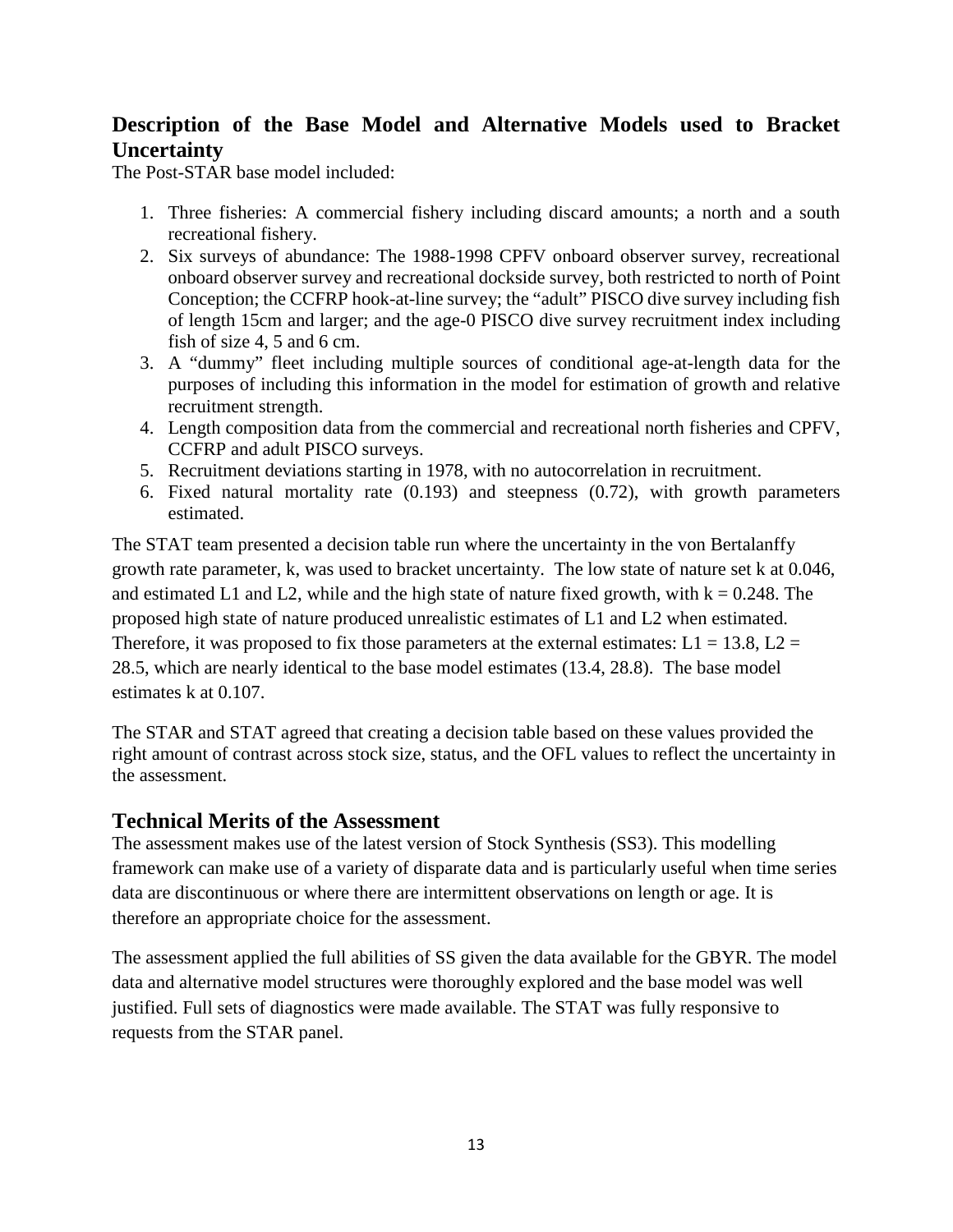## **Technical Deficiencies of the Assessment**

There were no serious technical deficiencies. However, systematic patterns in the residuals for the model fit to abundance indices and the composition data could not be resolved. This lack of fit will undermine the reliability of asymptotic variance estimates for the quantities of interest

## **Areas of Disagreement Regarding STAR Panel Recommendations**

There were no major areas of disagreement among STAR Panel members (including GAP, GMT, and PFMC representatives), nor between the STAR Panel and the STAT.

## **Management, Data, or Fishery Issues raised by the GMT or GAP Representatives During the STAR Panel Meeting** None

## **Unresolved Problems and Major Uncertainties**

1) Structure of complex and contribution of each species to the complex and biological parameters differences. Regional differences within species.

The STAR panel recommends that this assessment be considered a Category 2 assessment for purposes of management.

The STAR panel recommends that the next assessment be a full assessment pending improvements in data and modeling approaches including those outlined below.

## **Recommendations for Future Research and Data Collection**

- 1) Investigate the structure of complex and contribution of each species to the GBYR complex. Investigate possible spatial differences in biological parameters within a single species and also between the two species. Little biological data for south of Point Conception or north of Point Arena was available for this assessment and is needed to better under biological parameters.
	- a. Conduct life history studies.
	- b. Conduct research to identify the proportion of each species in population and in catch
- 2) Take a closer look at the Ralston (2010) historical catch reconstruction for gopher and black-and-yellow rockfishes. The recreational catch reconstruction for gopher rockfish south of Point Conception was an order of magnitude higher than expected when extracted for this assessment.
- 3) Refine the PISCO survey data and analysis to better identify age-0 fish in each month of survey. Occasional sampling during all months of the year would better help identify the length distribution of fish classified as age-0. This is the only recruitment index available for gopher and black-and-yellow rockfish.
- 4) Refine CCFRP survey index to look at different possible model structures, including a hierarchical structure and random effects. It is also strongly recommended to continue the coastwide sampling of the CCFRP program that began in 2017, as well as the collection of